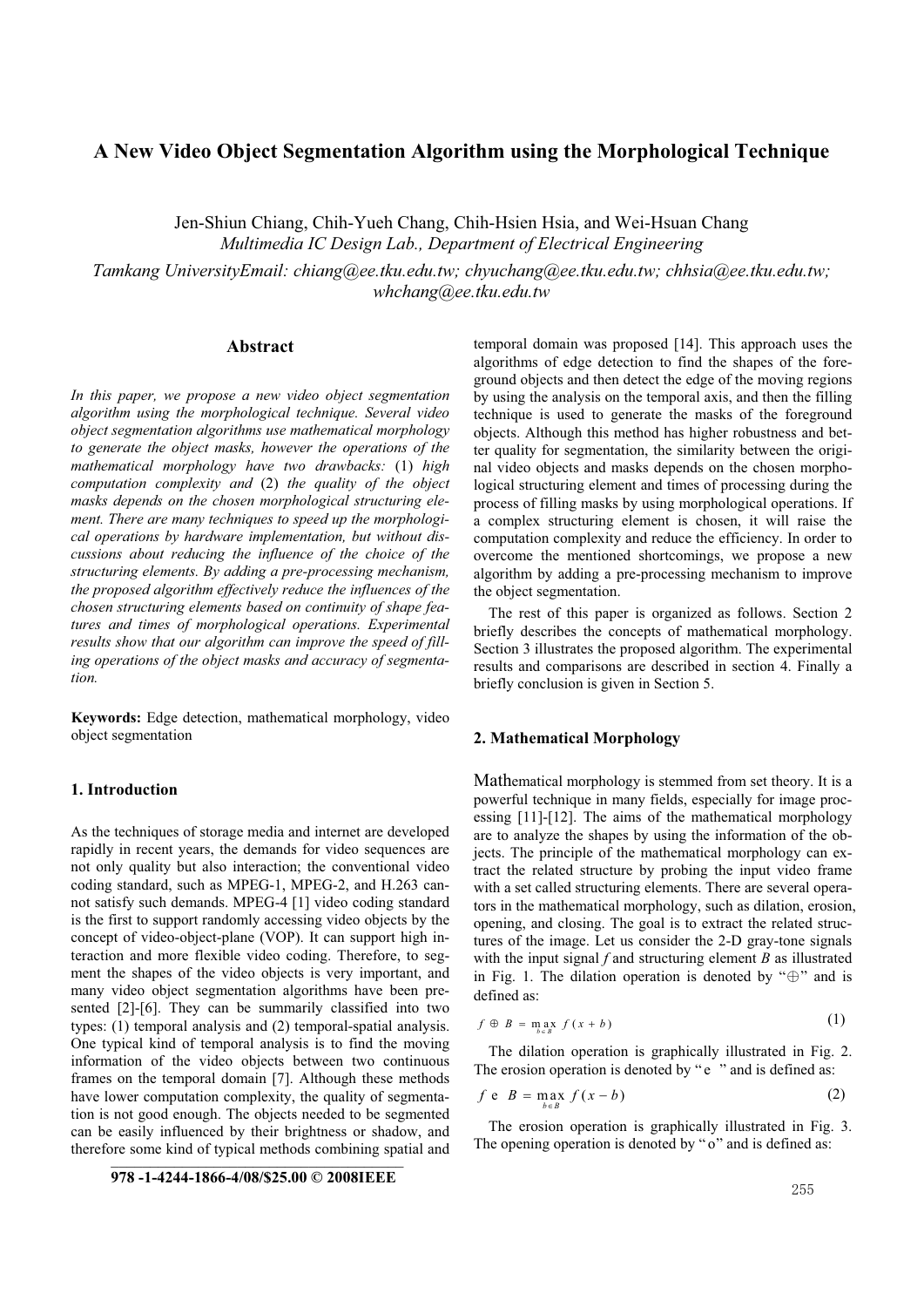$$
f \circ B = (f \circ B) \oplus B \tag{3}
$$

The closing operation is denoted by " $\bullet$ " and is defined as:  $f \bullet B = (f \oplus B) \in B$  (4)

# **3. Overview of the Proposed Algorithm**

Hsiao *et al.* [8] and Bosworth *et al.* [11] proposed the mathematical morphology techniques to segment video object effectively. However, their approaches take a lot of computation efforts to achieve the demand of efficiency. To overcome the problems of high computation complexity and the choice of structuring element, we propose a new object segmentation algorithm by adding a mask pre-filling (MPF) mechanism before the operations of the mathematical morphology. It can effectively reduce the influences of the chosen structuring elements based on the continuity of the shape features and times of the morphological operations.

Our proposed algorithm is based on the fixed background and camera. The proposed new video object segmentation includes the following steps: (1) edge detection, (2) frame difference, (3) mask pre-processing, (4) morphological filling processing, and (5) extracting video objects. The details of each step of the proposed algorithm are described in the following subsections and the block diagram of the algorithm is illustrated in Fig. 4.

#### **3.1 Edge Detection**

Several edge detection methods have been proposed, such as Sobel and Canny edge detection algorithms [7]; these methods can find good detecting results of edges, but the operation is too complicated. Here we use the morphology gradient filter to find the edges of the foreground objects in the video frame. By using the morphology gradient filter, we can find edges without complex operation, and it can also cancel the shadow effect. The operations can be described by the following equation:

$$
E_G = (f \oplus B) - (f \oplus B),\tag{7}
$$

where  $E_G$  is the results after passing the morphology gradient filter. Figure 5(a) is a video frame and Fig. 5(b) shows the detected edges of Fig. 5(a) by the proposed approach.

#### **3.2 Frame Difference**

We first calculate the difference between the current frame and the previous frame to find the moving information. Then, the region is divided into foreground and background parts by using a threshold value. The detail is shown in the following equations:

$$
FD_{edge}(x, y, t) = |I_G(x, y, t) - I_G(x, y, t-1)|
$$
\n(8)

$$
F(x, y, t) = \begin{cases} 255 & ,\text{if } FGD \ge Th \\ 0 & ,\text{if } FGD < Th \end{cases} \tag{9}
$$

#### **3.3 Mask Pre-Processing**

According to the continuity of the object feature, we can extend the information of the foreground by the relationship between the current pixel and its upper left 4 neighbors. The processing steps of the pre-processing are summarized as follows:

- *Step 1*: If the value of the current pixel is 255 and the value of the upper-left neighbor pixel is also 255, then the value of the lower-right neighbor pixel is 255. The procedure is illustrated in Fig. 6(a).
- *Step2*: If the value of the current pixel is 255 and the value of the upper neighbor pixel is also 255, then the value of the lower neighbor pixel is 255. This procedure is illustrated in Fig. 6(b).
- *Step3*: If the value of the current pixel is 255 and the value of the upper-right neighbor pixel is also 255, then the value of the lower-left neighbor pixel is 255. This is illustrated in Fig. 6(c).
- *Step4*: If the value of the current pixel is 255 and the value of the right neighbor pixel is also 255, then the value of the left neighbor pixel is 255. This procedure is illustrated in Fig. 6(d).

The processing result after mask pre-processing is shown in Fig.7.

#### **3.4 Morphological Filling Processing**

After pre-processing, we use the opening-operator and closing-operator of the mathematical morphology by a  $3\times3$  square structuring element to fill the mask. The equations of the opening-operator and closing-operator are as follows:

$$
f \circ B = (f \circ B) \oplus B \tag{10}
$$

$$
f \bullet B = (f \oplus B) \text{ e } B \tag{11}
$$

Figure 8(a) shows the result after the morphological filling processing. By using the final object mask of Fig. 8(a), the video object can be extracted as shown in Fig. 8(b).

#### **4. EXPERIMENTAL RESULTS**

We use the *Weather* video sequence [16] for simulation. The experimental results of the proposed algorithm indicate that the new approach not only can reduce the times of the operations but also keep good accuracy. Figure 9 is the segmentation results of the *Weather* video sequence and *Akiyo* video sequence. Figures 10 and 11 show the accuracy of the results. Our approach has the accuracy more than 96% of the *Weather* video sequence on average, and more than 90% accuracy of the *Akiyo* video sequence without complex operations.

Table 1 indicates the decision times between the methods with pre-filling processing and without pre-filling processing under the condition of using a  $3\times 3$  square structuring element.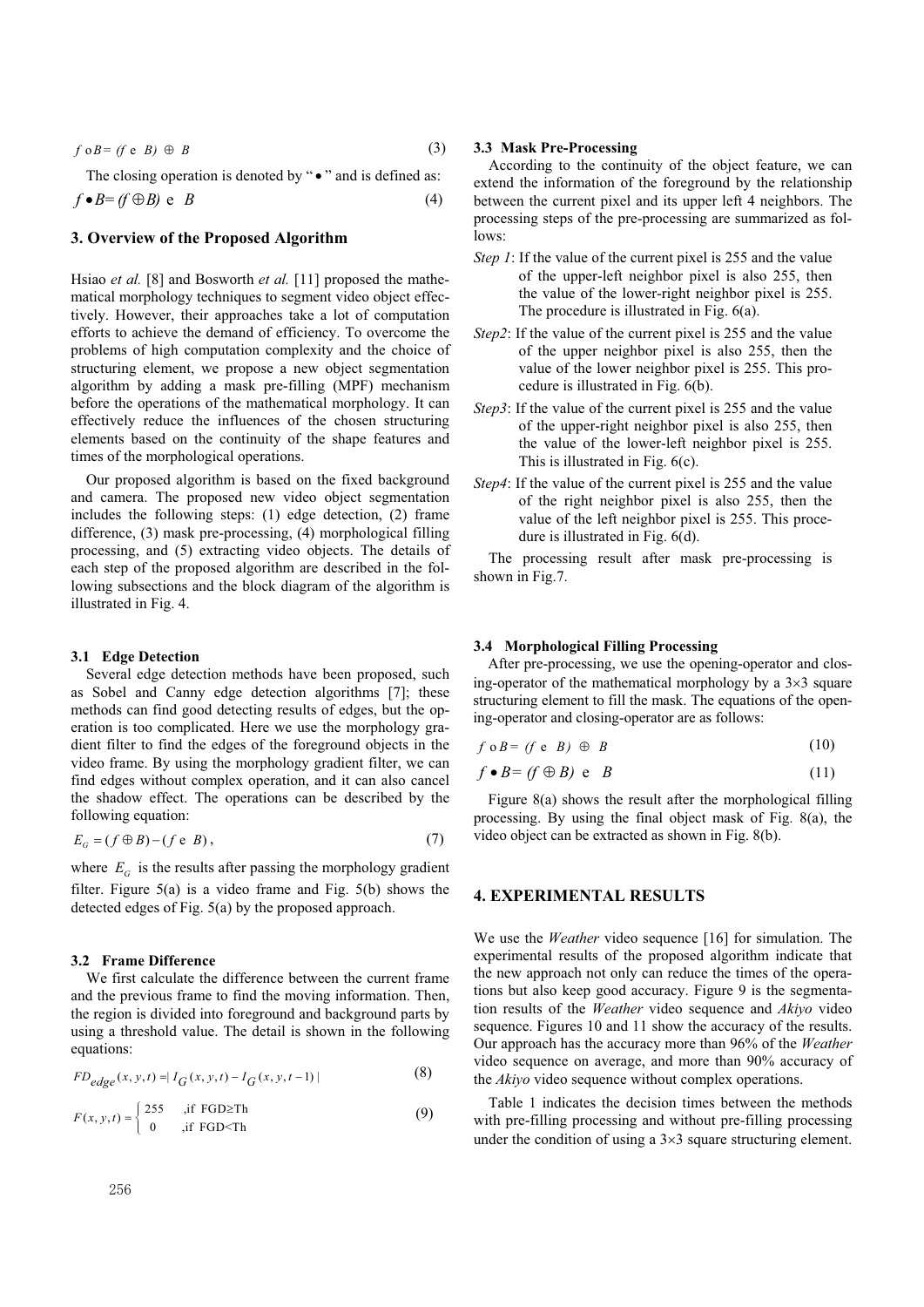The performance of the proposed algorithm is much better than the conventional approach.

#### **5. CONCLUSIONS**

For the real-time and interaction demands, the efficiency of video object segmentation is a very important issue for the content-based applications. In this work, an efficient video object segmentation based on mask pre-filling (MPF) algorithm is proposed. We try to develop a new idea of video object segmentation using MPF mechanism. The MPF mechanism can reduce the influence of the structuring element and speed up the processing operation without complex computation. The experimental results indicate that the proposed approach can improve the efficiency and keep good segmentation quality as well.

## **6. REFERENCES**

- [1] T. Sikora, "The MPEG-4 video standard verification model," IEEE Transactions on Circuits and Systems for Video Technology, vol.1, pp. 19-31, February 1997.
- [2] R. V. Babu, K. R. Ramakrishnan, and S. H. Srinivasan, "Video object segmentation: a compressed domain approach," *IEEE Transactions on Circuits and Systems for Video Technology*, vol. 14, no. 4, pp. 462-474, April  $2004.$
- [3] L. Yang, H. Zhang, and Y. Li, "Automatic segmentation of moving objects in video sequences", *Journal of Computer-Aided Design and Computer Graphics*, vol. 16, no.3, pp. 597-612, July 2004.<br>[4] S.-Y.Chien, Y.-W. Huang, and L.-G. Chen, "Predictive"
- [4] S.-Y.Chien, Y.-W. Huang, and L.-G. Chen, "Predictive watershed: A fast watershed algorithm for video segmentation," *IEEE Transactions on Circuits and Systems for Video Technology*, vol. 13, no. 5, pp. 453-461, May 2003.
- [5] Y. Tsaig and A. Averbuch, "Automatic segmentation of moving objects in video sequences: a region labeling approach," *IEEE Transactions on Circuits and Systems for Video Technology*, vol. 12, no. 7, pp. 597-612, July  $2002.$
- [6] C. Kim and J.-N. Hwang, "Fast and robust moving object segmentation in video sequences," *International Conference on Image Processing*, vol. 2, pp. 131-134, 1999.
- [7] M. Tekalp, *Digital Video Processing*, Prentice Hall PTR, 1995.
- [8] Y.-T. Hsiao, C.-L. Chuang, S.-H. Yen, and H. -J. Lin, "A mathematical morphological approach to thin edge detection in dark region," IEEE International Symposium on Signal Processing and Information Technology, pp.<br>310-313, December 2004.
- [9] J. Serra, Image Analysis and Mathematical Morphology, New York: Academic. 1982.
- [10] P. Soille, Morphological Image Analysis: Principles and Applications, Springer: Berlin Heidelberg, 1999.
- [11] J. H. Bosworth and S. T. Acton, "Morphological image segmentation by local monotonicity," *IEEE Conference on Signals, Systems, and Computers*, vol. 1, pp. 53-57, October 1999.
- [12] S.-C. Cheng, "Region-growing approach to colour segmentation using 3-D clustering and relaxation labeling," *IET proceedings- Visual Image Signal Processing*, vol. 150, no. 4, pp. 270-276, August 2003.
- [13] Petrou and P. Bosdogianni, *Image Processing*: *The Fundamentals*, John Wiley & Sons, 1999.
- [14] C. Kim and J.-N. Hwang, "Fast and automatic video object segmentation and tracking for content-based applications," *IEEE Transactions on Circuits and Systems for Video Technology*, vol. 12, no.2, pp. 122-129, February 2002.
- [15] Neri, S. Colonnese, G. Russo, and P. Talone, "Automatic moving object and background separation," *Signal Processing, Special Issue on Video Sequence Segmentation for Content-based Processing, Special Issue on Video Sequence*<br>*Segmentation for Content-based Processing and Manipulation, Elsevier*, vol. 66, no. 2, pp. 129-132, April 1998.
- [16] Test Sequences: http://media.xiph.org/video/derf.



Fig. 1. (a) Image array *f*. (b)  $3 \times 3$  square structuring element *B*.

| 23 | 59 | 51 | 70 | 48  |
|----|----|----|----|-----|
| 55 | 16 | 20 | 23 | 25  |
| 26 | 54 | 61 | 35 | 150 |
| 45 | 72 | 17 | 42 | 85  |
| 32 | 45 | 29 | 33 | 11  |

Figure 2. Operations of morphology dilation  $f \oplus B$ .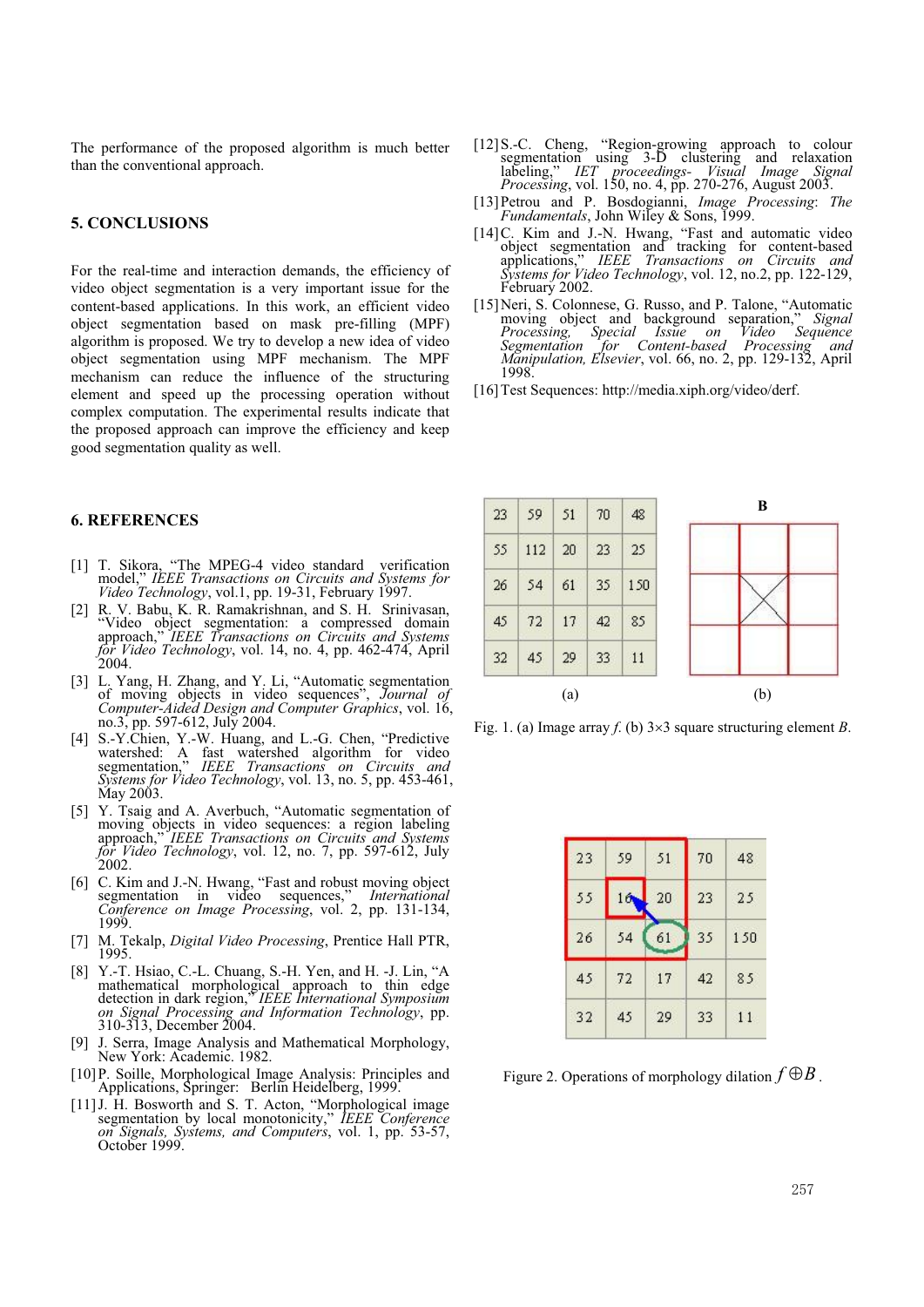| 23 | 59 | 51 | 70 | 48  |
|----|----|----|----|-----|
| 55 | 16 | 20 | 23 | 25  |
| 26 | 54 | 61 | 35 | 150 |
| 45 | 72 | 17 | 42 | 85  |
| 32 | 45 | 29 | 33 | 11  |



Figure 4. The proposed algorithm.



Figure 5. (a) Original frame, (b) the detected edges by using the morphology gradient filter.



Figure 6. The extending rule of the pre-processing step: (a) Calculated by the upper left neighbor, (b) Calculated by upper neighbor, (c) Calculated by the upper right neighbor, (d) Calculated by the right neighbor.



Figure 7. The results after the process of mask pre-filling (MPF).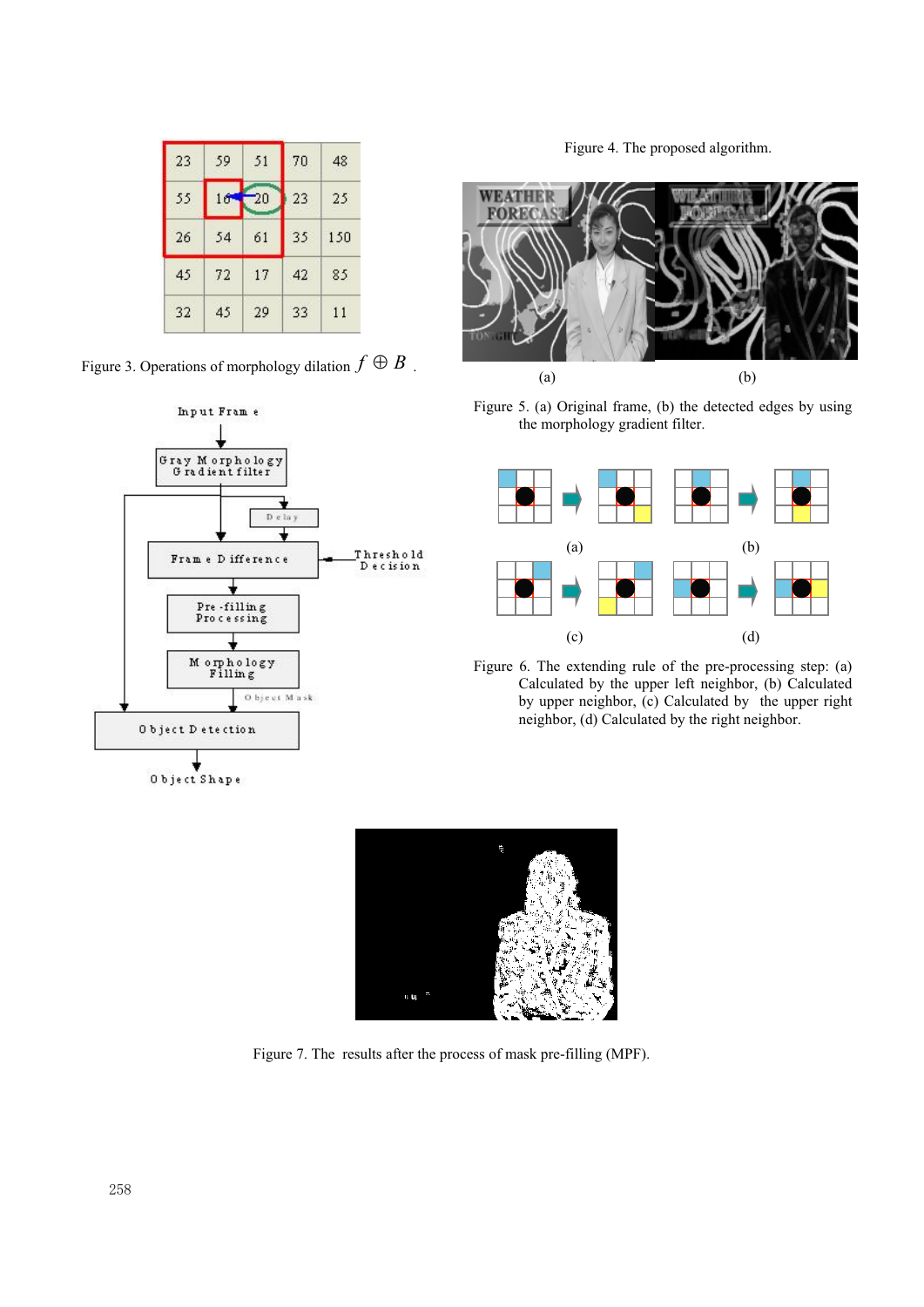

Figure 8. (a) The final object mask. (b) The result of the object extraction.



Figure 9. The results of Weather video sequence: (a) Frame#4, (b) Frame#16, The results of Akiyo video sequence: (c) Frame#6, (d) Frame#12.